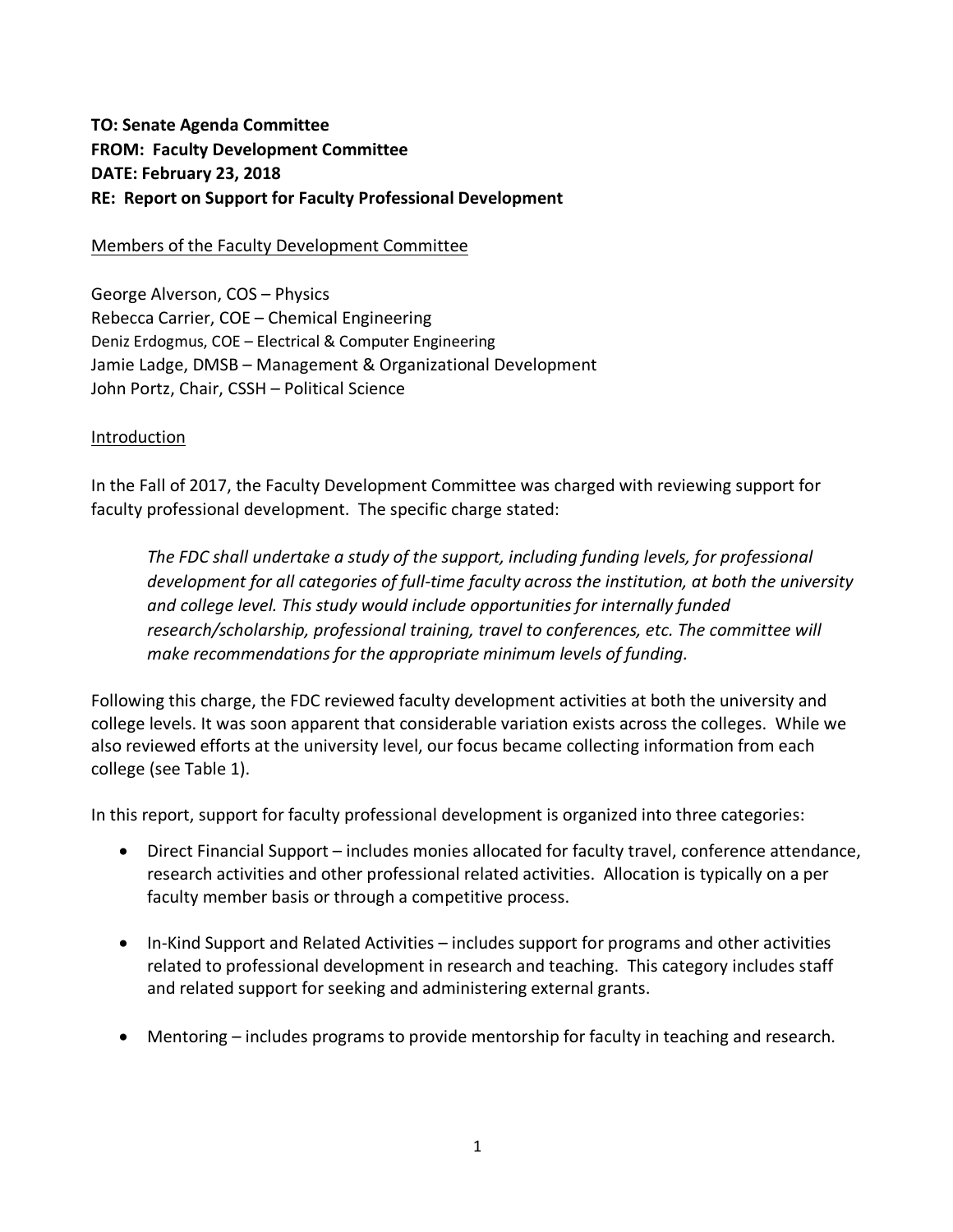## Direct Financial Support

# *University Level*

At the university level, direct financial support is focused on promoting interdisciplinary research by faculty teams. This is most evident in funding support for teams of tenured and tenure-track (T/TT) faculty through the TIER competitive grants, with award amounts ranging from up to \$50,000 For TIER 1 grants to \$150,000 for TIER 3.

On a smaller scale, there are several grant programs to provide full-time faculty with financial support for diversity and inclusion-related activities, as well as a program specifically for full-time non-tenure track faculty (NTT) for grants up to \$2,000 for professional development.

# *College Level*

Across the colleges, there is wide variation in direct financial support for faculty professional development. Variation is evident along several dimensions, including the funding levels available and the criteria for distribution. The variation in funding levels reflects, at least in part, the availability and role of external grants. Colleges that offer less direct financial support, such as COS and CCIS, often expect faculty to use external grants as the funding source for professional development activities. In contrast, those colleges in fields with fewer grant opportunities, such as CSSH and CAMD, typically provide more direct financial support.

The criteria for distribution is often on a per faculty member basis (e.g. \$2,000 per faculty member), or monies are awarded competitively. When monies are awarded on a per faculty member basis, each faculty member can use the monies during the academic year for professional development expenses. If monies are distributed on a competitive basis, faculty members submit proposals that are reviewed by a panel of faculty and/or administrators. In some cases, there is a combination or variation in which monies are awarded to a department on a per faculty member basis, but part of the money is reserved for distribution through a merit-determined or competitive process.

Several other characteristics are important to note as well. First, unlike the university level in which direct financial support is targeted to cross-unit faculty teams, college level support is often intended for individual faculty, whether on a competitive or per faculty basis. However, there are examples in which college-level support is also team-focused, as with the research clusters in CSSH.

Second, there is some variation across the colleges in the timing of financial support. That is, most often monies are made available throughout the academic year, but in some cases, the award is made in the form of summer salary.

And third, an important trend in direct financial support is the use of start-up packages for new tenure-track and tenure-upon-entry faculty. In the science-related fields, start-up packages have long been important in establishing laboratories, but in recent years the practice of offering start-up packages has spread to other colleges. These packages often include an annual research budget that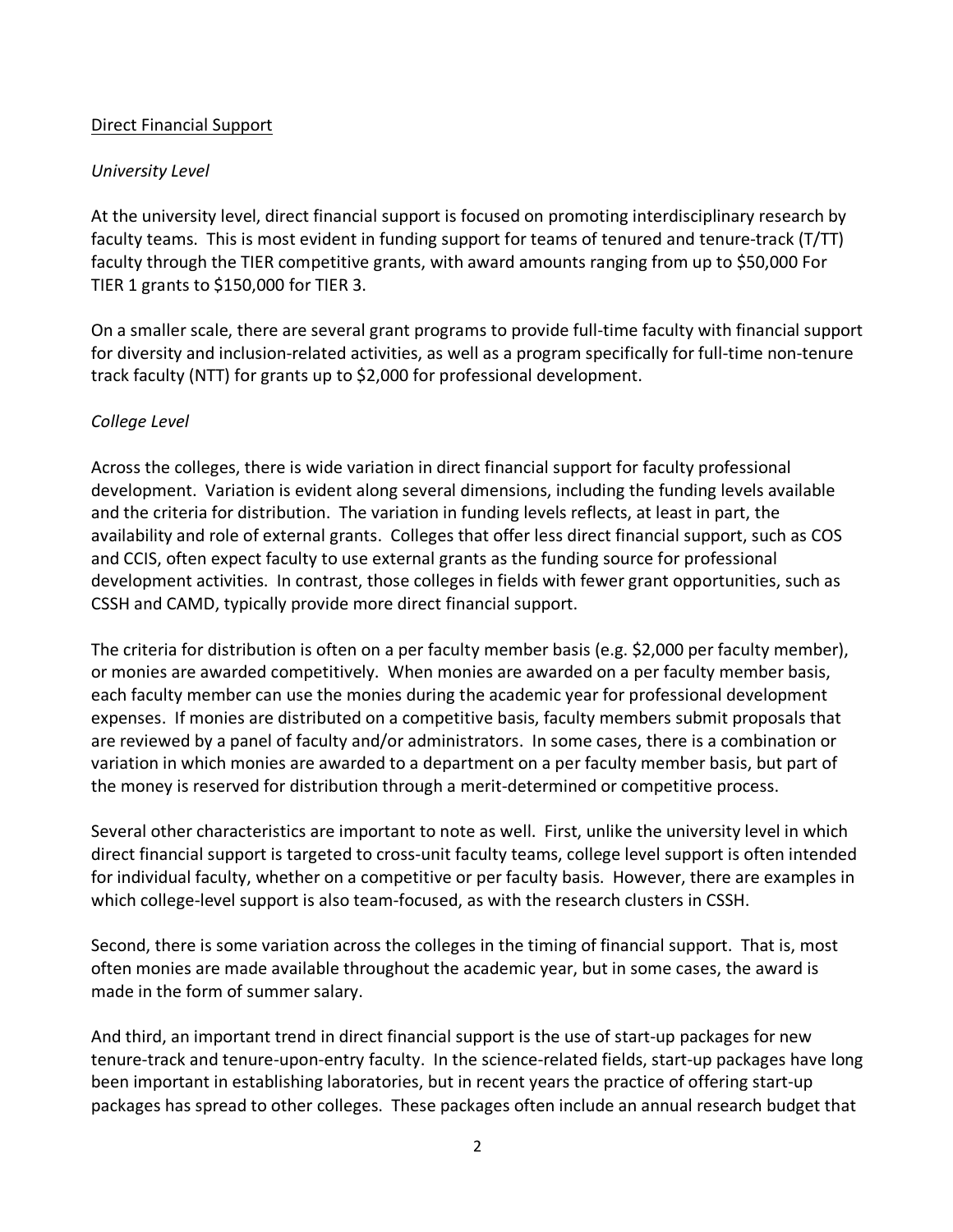is higher than that available to other faculty, summer financial support, and research assistance support. While start-up packages play an important role in the competitive process of bringing faculty to Northeastern, they have the effect of increasing the gap in available support between new and current faculty.

## In-Kind Support and Related Activities

#### *University Level*

At the university level, teaching support is organized primarily through the Center for the Advancement of Teaching and Learning Through Research (CATLR), which provides a range of professional development opportunities for all faculty, including graduate students who teach. Research support is provided by the Office of Research Administration and the Office of Research Finance. Both units provide extensive staff support to assist faculty in identifying grant opportunities, applying for grants, and administering grant awards.

# *College Level*

As with direct financial support, variation exists across the colleges with respect to in-kind support and similar activities in support of faculty development (see Table 1). In the area of research, for example, COE has 8 FTE staff to support grant seeking and grant administration, while DMSBA has only .5 FTE at the college level for similar activities. In general, faculty in colleges with a long-standing practice of relying upon external grants, such as COS and COE, have access to college-level support staff as well as university-level staff. The Offices of Research Administration and Research Finance have long-provided support in identifying, applying for, and administering external grants. Faculty in other colleges, in which grant support is less common, are more recently developing within-college capacity and often rely upon university-level support. CSSH, for example, has 2 FTE staff support and CAMD is now hiring two staff to support its faculty in various pre- and post-award activities.

In the area of teaching, support from the colleges is variable and somewhat more limited. Colleges often sponsor speaker events, like the Pedagogy-in-Progress series in CSSH, teaching excellence awards (some include dollar awards), and teaching assistants, but staff and financial resources are more limited in this area. Rather, colleges and faculty rely more extensively upon CATLR at the university level to provide professional development support. The expansion in recent years of CATLR programs and services has provided a more robust set of offerings to support the development of faculty instruction.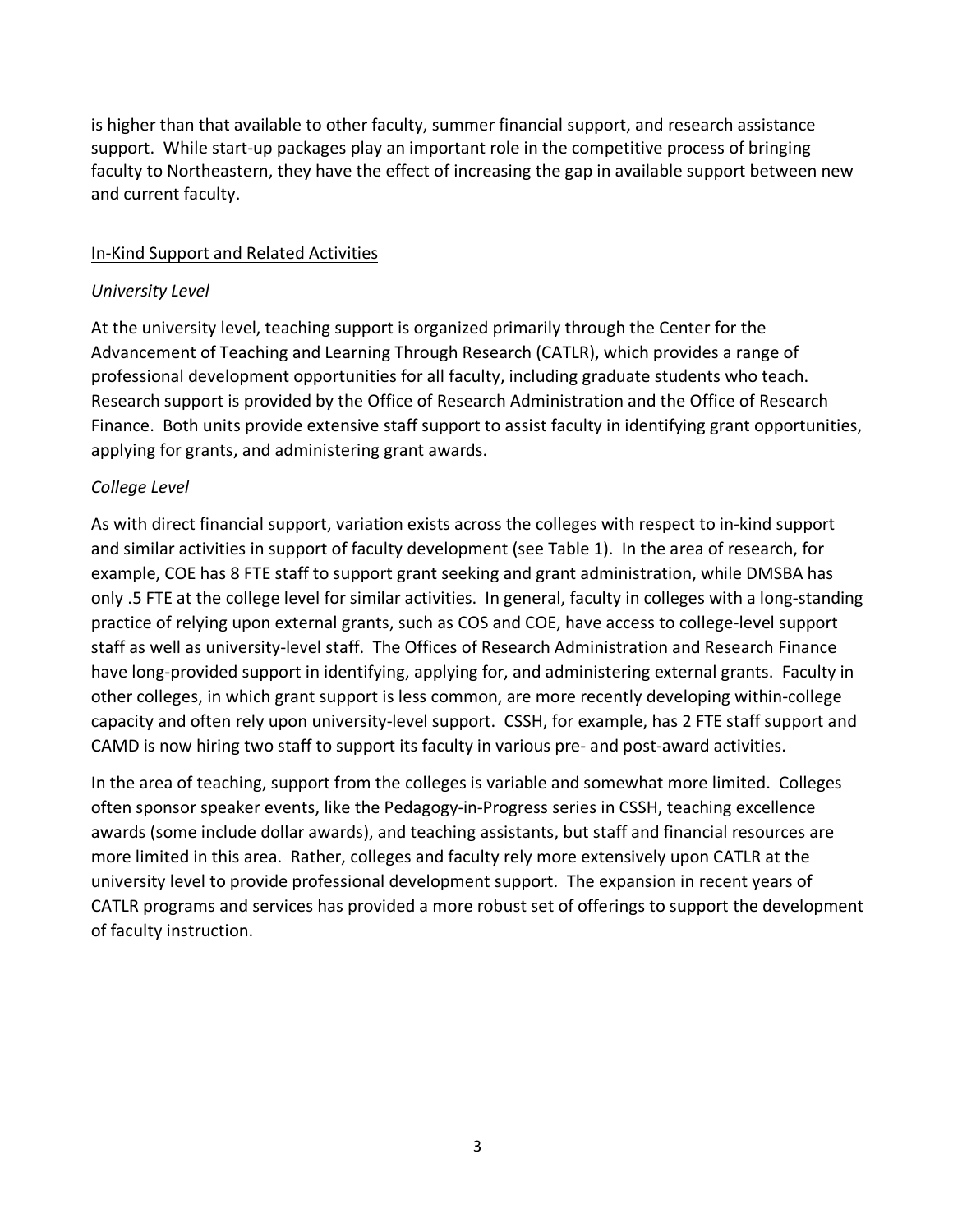## **Mentoring**

# *University Level*

The ADVANCE Office of Faculty Development offers a variety of programs and services to assist new and current faculty in their professional roles. Support ranges from a new faculty orientation to workshops on the tenure and promotion processes.

## *College Level*

Mentoring at the college level is typically less formal and often undertaken by departments or units within the college. A common pattern is for one or two current faculty to be assigned as mentors for newly-hired faculty. The focus is most often on mentoring assistant professors in their preparation for tenure, but colleges also are providing mentors for associate professors seeking promotion. While mentorship typically involves faculty at Northeastern, examples exist, as in COS, of faculty from other universities serving as mentors for Northeastern faculty.

#### Recommendations

# *Direct Financial Support*

- As noted, colleges have different research and teaching profiles, most notably the role of external grants, which lead to different policies and practices with respect to providing direct financial support for faculty professional development. Even within each college, the demand for direct financial support can vary significantly across faculty. In this context, we recommend that each college develop an appropriate level of support that includes:
	- o Per faculty allocation of funding support: Whether through grant overhead or directly from the college, each research-active faculty member should have available a minimum of \$5,000 per year for conference travel, organizational memberships, and other professional development activities. The amount may vary by discipline, but should be competitive with peer institutions. For NTT or TT faculty who are not research active, each member should have available a minimum of \$1,500 per year for professional development, primarily in the area of teaching.
	- o Competitive pool of funding support: Each college should offer monies through a competitive process that allows faculty to augment the per faculty allocation through summer salary, fellowships, or other sources. This is particularly important for current faculty who do not have access to higher support levels often provided to new faculty in start-up packages.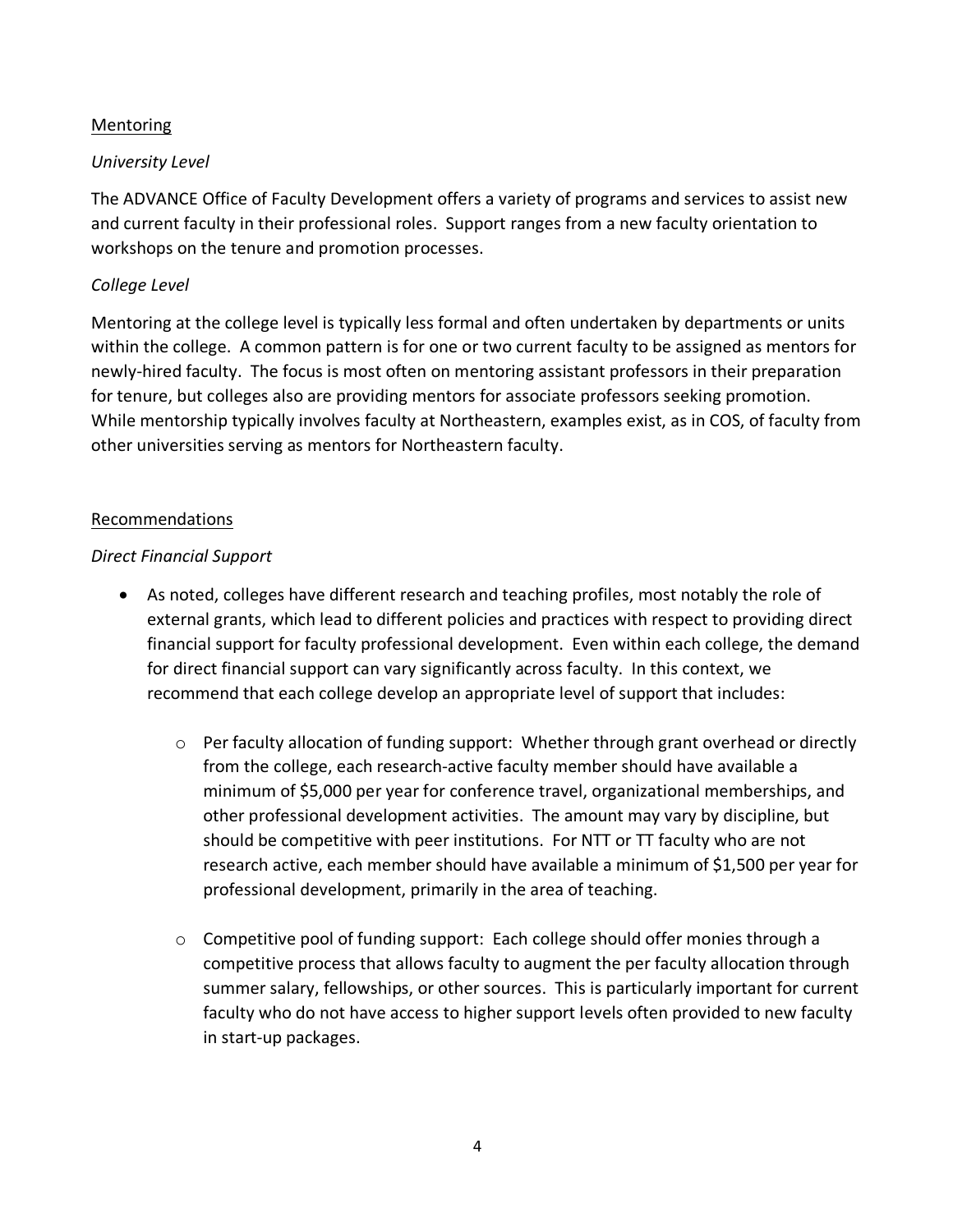## *In-Kind Support and Related Activities*

- Faculty research activities continue to increase across the university, prompting a growing need for staff and resource support. This is apparent not only in colleges where external grants have traditionally been important, but in other colleges as well. Given this increase, as well as the different types of research activities across colleges, it is important that each college develop capacity to support grant activities. We recommend an overall increase in research capacity:
	- o Enhanced college-level staff support is particularly important in assisting faculty in preaward activities, such as identifying grant opportunities in appropriate fields and preparing applications.
	- o Enhanced university-level support is important for ongoing administration and monitoring of external grants.

## *Mentoring*

- The ADVANCE program plays an important role by directly facilitating mentoring activities and supporting college and department-level mentoring. We recommend continued coordination and an increase in college-level capacity:
	- $\circ$  Continuation of ADVANCE activities is important for overall mentoring efforts and facilitating the spread of 'best practices' across the university.
	- o College-level capacity needs to be increased so junior faculty are provided consistent and effective mentoring experiences.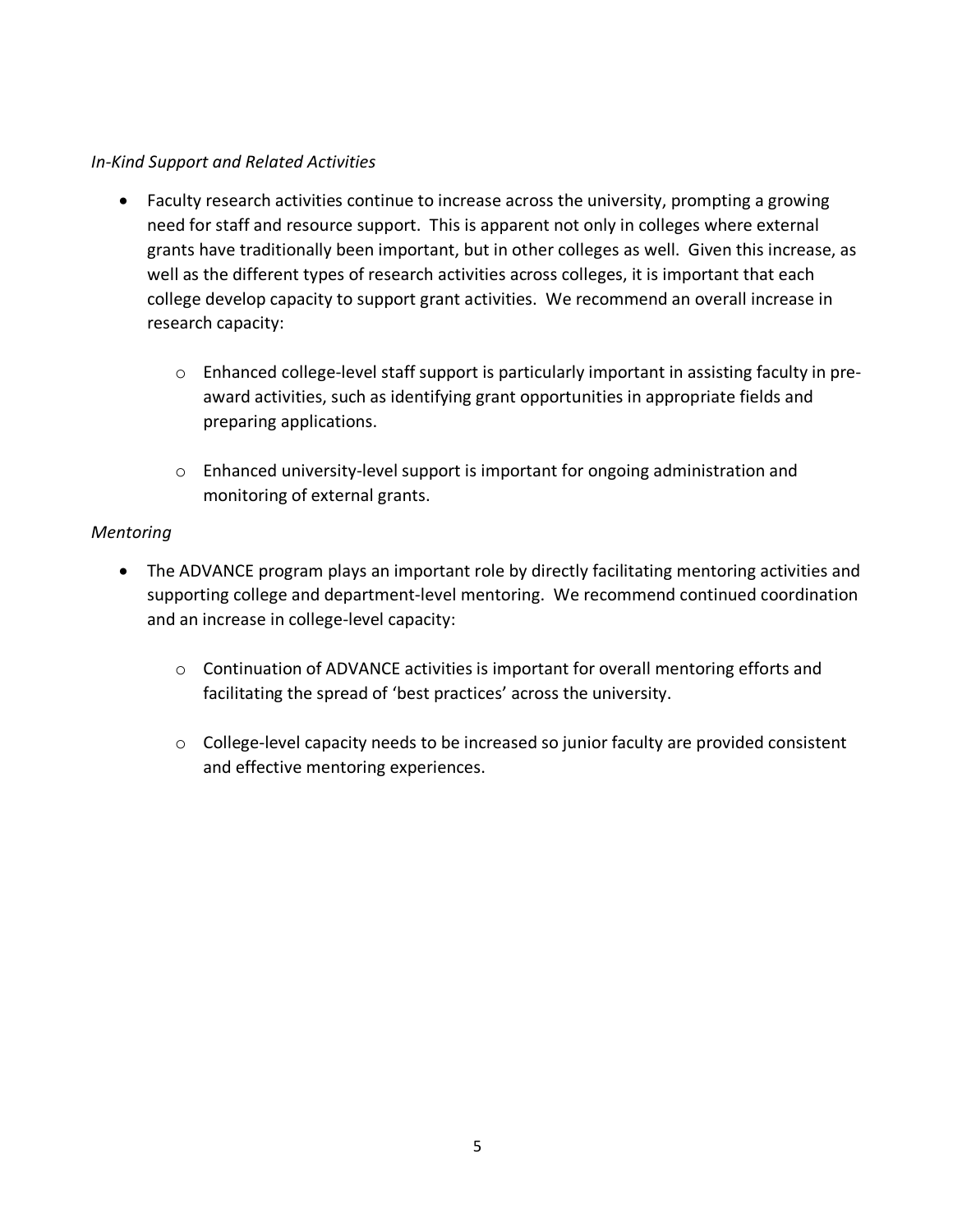# **Table 1 Programs and Services in Support of Professional Development For Full-Time Faculty, By College**

|                                                                                | <b>Direct Financial Support</b>                                                                                                                                                                                                                                                                                                                                                                                                               | <b>In-Kind Support and Related</b>                                                                                                                                                                                                                                                                                                                         | <b>Mentoring</b>                                                                                                                                                                                                                                                 |
|--------------------------------------------------------------------------------|-----------------------------------------------------------------------------------------------------------------------------------------------------------------------------------------------------------------------------------------------------------------------------------------------------------------------------------------------------------------------------------------------------------------------------------------------|------------------------------------------------------------------------------------------------------------------------------------------------------------------------------------------------------------------------------------------------------------------------------------------------------------------------------------------------------------|------------------------------------------------------------------------------------------------------------------------------------------------------------------------------------------------------------------------------------------------------------------|
|                                                                                |                                                                                                                                                                                                                                                                                                                                                                                                                                               | <b>Activities - Focus on Staff</b>                                                                                                                                                                                                                                                                                                                         |                                                                                                                                                                                                                                                                  |
|                                                                                |                                                                                                                                                                                                                                                                                                                                                                                                                                               | <b>Support for Research</b>                                                                                                                                                                                                                                                                                                                                |                                                                                                                                                                                                                                                                  |
| <b>University</b>                                                              | T/TT<br>-Tier 1, 2, 3 Grants for<br>Interdisciplinary Research<br><b>NTT</b><br>-Full-Time Faculty Professional<br>Development Fund: Up to \$2,000<br>for development in areas of<br>research and teaching;<br>competitive<br>Open to All<br>-Office of Institutional Diversity<br>and Inclusion: Two grant<br>programs to support diversity<br>and inclusion activities;<br>competitive                                                      | -Office of Research<br>Administration and Office of<br>Research Finance: support for<br>identifying and applying for<br>external grants as well as post-<br>award activities for external<br>grants<br>-Center for the Advancement of<br>Teaching and Learning Through<br>Research (CATLR); workshops,<br>consultations, cohort programs<br>(T/TT and NTT) | -ADVANCE Office of Faculty<br>Development: various<br>programs for faculty<br>orientation, mentoring,<br>writing groups, promotion<br>information<br>-ADVANCE Mutual Mentoring<br>Advancement Program: Up to<br>\$3,000 for mentoring<br>activities; competitive |
| <b>College of</b><br><b>Social</b><br><b>Sciences and</b><br><b>Humanities</b> | T/TT<br>-\$2000/faculty for professional<br>activities (department flexibility<br>in allocation process)<br>-Research Development<br>Initiative: Competitive awards to<br>develop external support; 5-7<br>awards/year; \$45,000 total/year<br><b>NTT</b><br>-\$500/faculty for professional<br>activities<br>Open to All<br>-Research Clusters: Competitive<br>awards up to \$2,000 to support<br>research; 6-8/year; \$15,000<br>total/year | -2 FTE staff to support faculty<br>grant-related activities                                                                                                                                                                                                                                                                                                | T/TT<br>-Assistant Professors: 2 faculty<br>in department serve as<br>mentors and possible third<br>outside mentor<br>-Associate Professors:<br>Beginning mentoring program                                                                                      |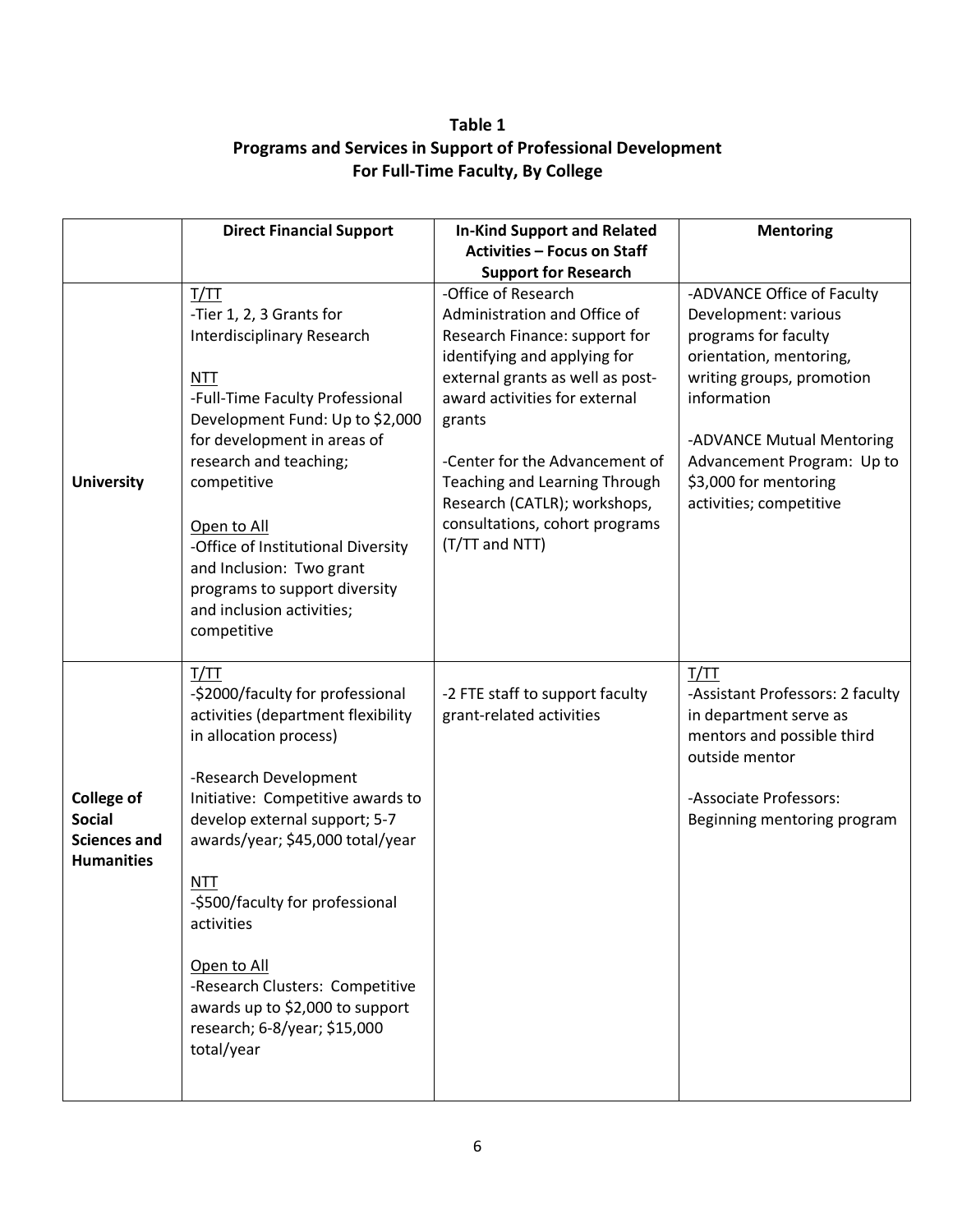| D'Amore-<br><b>McKim School</b><br>of Business | T/TT<br>-\$4,000/faculty for conference<br>travel<br>-\$350/faculty for professional<br>expenses<br>-1/6 summer support for<br>minimum of 5 years (TT);<br>competitive pool for tenured<br>faculty<br><b>NTT</b><br>-\$4,350/faculty, if research-<br>active, for conference travel, and<br>professional expenses                                                                                                                                                               | -.5 FTE staff to support faculty<br>grant-related activities                                              | T/TT and NTT<br>-Mentoring program and<br>activities within DMSBA<br>Groups                                                      |
|------------------------------------------------|---------------------------------------------------------------------------------------------------------------------------------------------------------------------------------------------------------------------------------------------------------------------------------------------------------------------------------------------------------------------------------------------------------------------------------------------------------------------------------|-----------------------------------------------------------------------------------------------------------|----------------------------------------------------------------------------------------------------------------------------------|
| <b>College of</b><br><b>Science</b>            | T/TT<br>-\$1,000/faculty allocated to<br>departments; distributed on a<br>competitive/need basis<br>-Expectation is that most travel<br>and other professional<br>development monies come from<br>grants                                                                                                                                                                                                                                                                        | -3 FTE staff to support faculty<br>grant-related activities;<br>additional support in some<br>departments | II<br>-Four tenured faculty form a<br>peer review group<br>-External mentor program for<br>Assistant Professors; up to<br>\$5000 |
| <b>College of</b><br>Arts, Media<br>and Design | I/IT<br>-\$1000/faculty for professional<br>development<br>-\$1000/faculty at discretion of<br>chair (also NTT)<br>-Up to \$1000 for conferences and<br>publication costs; competitive<br>(also NTT)<br>-Up to \$3,000 for summer<br>research; competitive<br>-"Dean's fellows" pilot program<br>of \$15,000 to each of three group<br>research efforts<br>All Faculty - FT and PT<br>-Seed funding of \$200-\$2000 for<br>proposals in one of the three<br>core research areas | -2 new FTE staff hired to support<br>faculty grant-related activities                                     | - General mentoring activities                                                                                                   |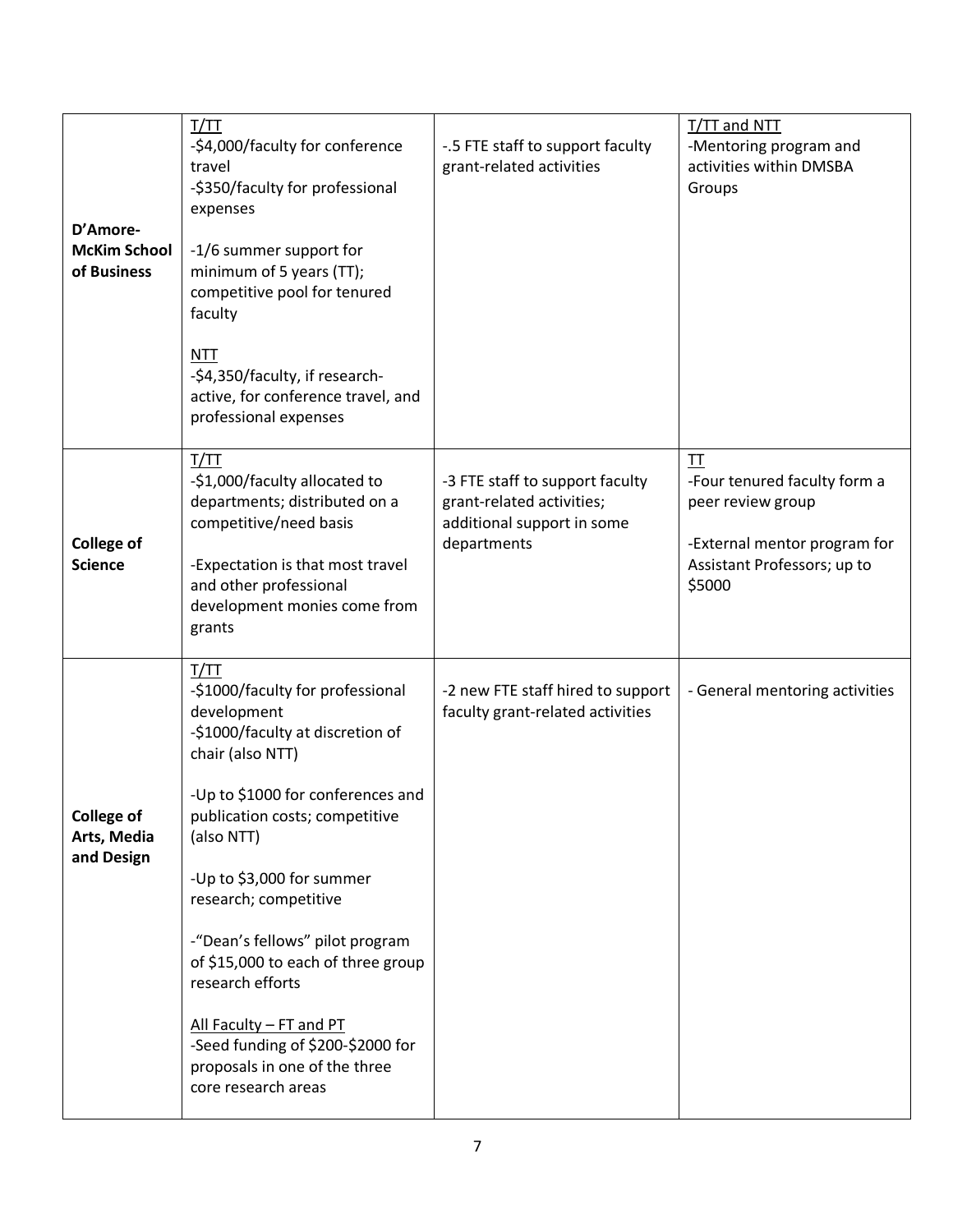| <b>College of</b><br><b>Computer and</b><br><b>Information</b><br><b>Sciences</b> | T/TT<br>-Expectation is that travel and<br>other professional development<br>monies come from grants                                                             | - 5.5 FTE staff to support faculty<br>grant-related activities                                 | - General mentoring activities                                 |
|-----------------------------------------------------------------------------------|------------------------------------------------------------------------------------------------------------------------------------------------------------------|------------------------------------------------------------------------------------------------|----------------------------------------------------------------|
|                                                                                   | T/TT/NTT<br>-Expectation is that most travel<br>and other professional                                                                                           | - 8 FTE staff to support faculty<br>grant-related activities                                   | - General mentoring activities                                 |
| <b>College of</b><br><b>Engineering</b>                                           | development monies come from<br>grants or overhead return<br>accounts. Additional funds<br>available for professional<br>development on a case-by-case<br>basis. | -Seminars/programs sponsored<br>by COE Research Development<br>Team                            |                                                                |
|                                                                                   | - Grants are not required to cover<br>tuition, providing more monies<br>for professional development                                                             |                                                                                                |                                                                |
|                                                                                   | - Faculty Fellow Awards of \$7,500<br>for Associate Professors;<br>competitive                                                                                   |                                                                                                |                                                                |
| <b>College of</b><br><b>Bouve Health</b><br><b>Sciences</b>                       | T/TT<br>- \$2000/faculty for professional<br>activities. Distributed to<br>departments, allocated by<br>departments using policies<br>developed by department.   | -4 FTE staff to support faculty<br>grant-related activities<br>-Teaching Excellence Awards     | - General mentoring activities                                 |
|                                                                                   |                                                                                                                                                                  | -Seminars/programs sponsored<br>by Associate Dean of Faculty<br>and Associate Dean of Research |                                                                |
|                                                                                   | T/TT<br>-\$3,000/faculty for professional<br>development                                                                                                         | -No dedicated staff support                                                                    | T/TT and NTT<br>-Senior faculty matched with<br>junior faculty |
|                                                                                   | -\$1,200 available for RA support                                                                                                                                |                                                                                                |                                                                |
| <b>Law School</b>                                                                 | -Additional monies available for<br>conferences and professional<br>development; competitive                                                                     |                                                                                                |                                                                |
|                                                                                   | -Off-quarter support for<br>research; competitive; \$7,500<br>stipend in most recent year                                                                        |                                                                                                |                                                                |
|                                                                                   |                                                                                                                                                                  |                                                                                                |                                                                |